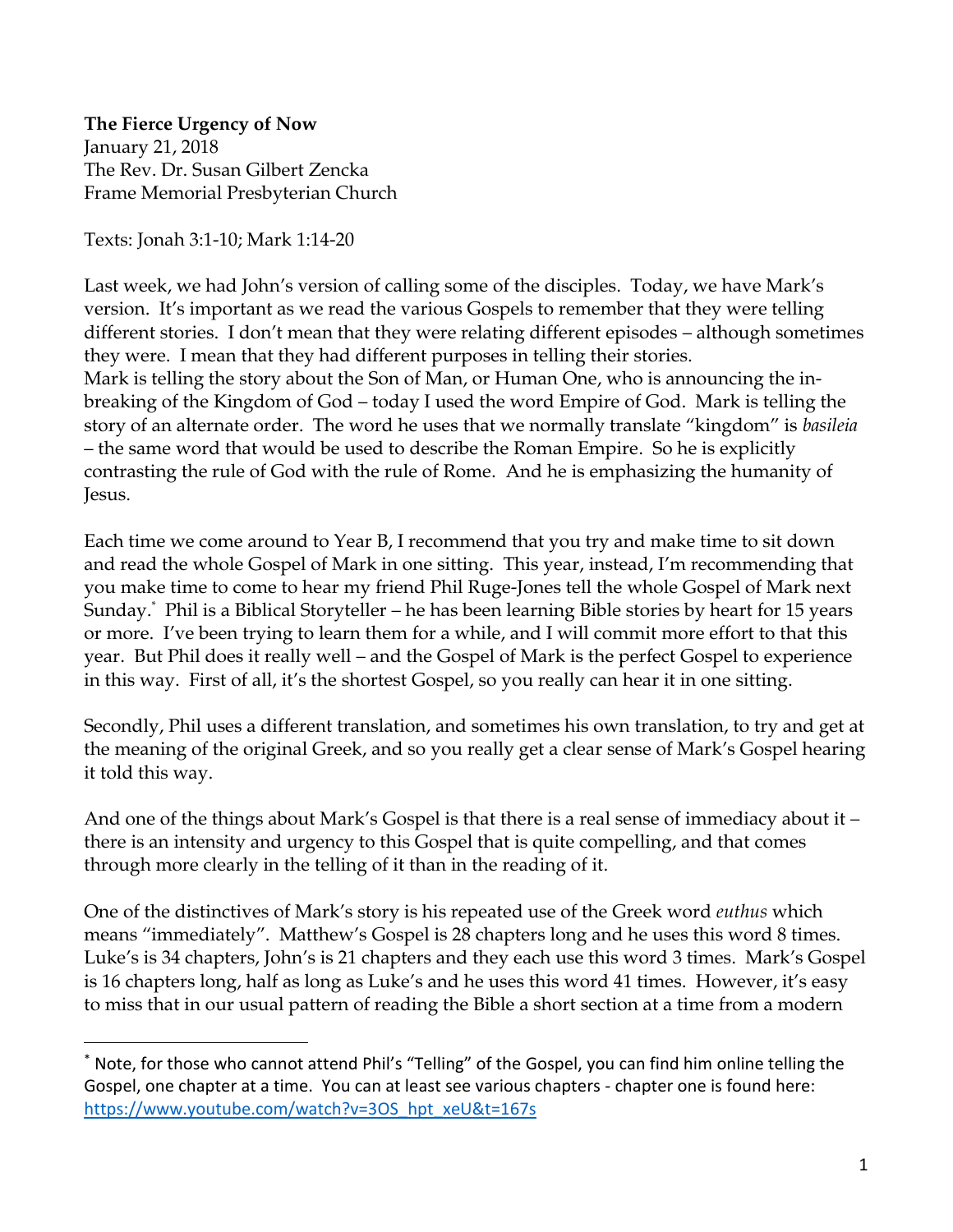translation. For example, in the first chapter of Mark, this word occurs 10 times. But we normally read this chapter over 4 different weeks. And some of the translations use different words as it reappears in the reading, because in English we generally avoid repetition. But taking those two together, it is easy to see why we miss this. In our reading today there were 2 instances of this word. So in one version – they said, "right away" for one time and "at that very moment" for the other one. And then it's easy to miss that repetition. Phil uses some sound effects to emphasize this word, and another scholar, Richard Swenson, uses the word "Bam!" instead of "immediately" so that you have it told this way:

Jesus said to them, "Follow me, and I will teach you to fish for people," and Bam! They followed him. After going a little farther he saw James and John, Zebedee's sons, in their boat repairing the fishing nets. Bam! He called them. And they followed him.

This definitely helps us to notice the heightened tension in Mark's Gospel – and to sense the immediacy of the Gospel call.

These are some of the issues that translators have to deal with. In any event, Mark's Gospel is told with a distinct sense of urgency. And he is telling it this way because for Mark it *is* urgent. He is writing either just before or just after the Jewish rebellion against the Roman Empire in AD 66 – a rebellion that was viciously crushed by Rome. In the year 67, a real problem in Jerusalem was a shortage of wood because of all the crucifixions. People are overwhelmed and in crisis—how to make sense of what has happened? So whereas for us the crucifixion of Jesus is a distant event, for the first hearers of the story, it was an experience that people they know would have suffered. Mark is reminding people that God is present in our human experience… that we are called to follow Jesus and that following the way of Jesus can be costly. For Mark, this choice matters and is ultimately a choice between resisting the powers of Empire and aligning ourselves with God's Empire, or being complicit: going along to get along.

And his story opened by describing John, and then establishing Jesus as John's replacement – and some think that introducing the calling of the disciples at this point is directing us to understand the disciples…and us… as those who will follow Jesus in embodying the mission of God.

Mark is letting us know that our response matters. And he lets us know in this story this morning that the call will change our lives – these four fishermen leave not only their jobs, but their families. Following Jesus is not just a sideline—it has redefined their lives. The world is in crisis—and Mark is saying that following Jesus is the way forward, a way that will change the lives of those who follow, and will change the world when we follow.

Let me point out one further thing about the way Phil tells Mark's version of the story. Phil uses the phrase "courageous trust" as a synonym for "faith" because in Mark's Gospel, faith is the opposite of fear. And, this too is true for us. It takes courage to believe in God's possibilities, to make ourselves vulnerable to hope. It takes trust to build our lives on those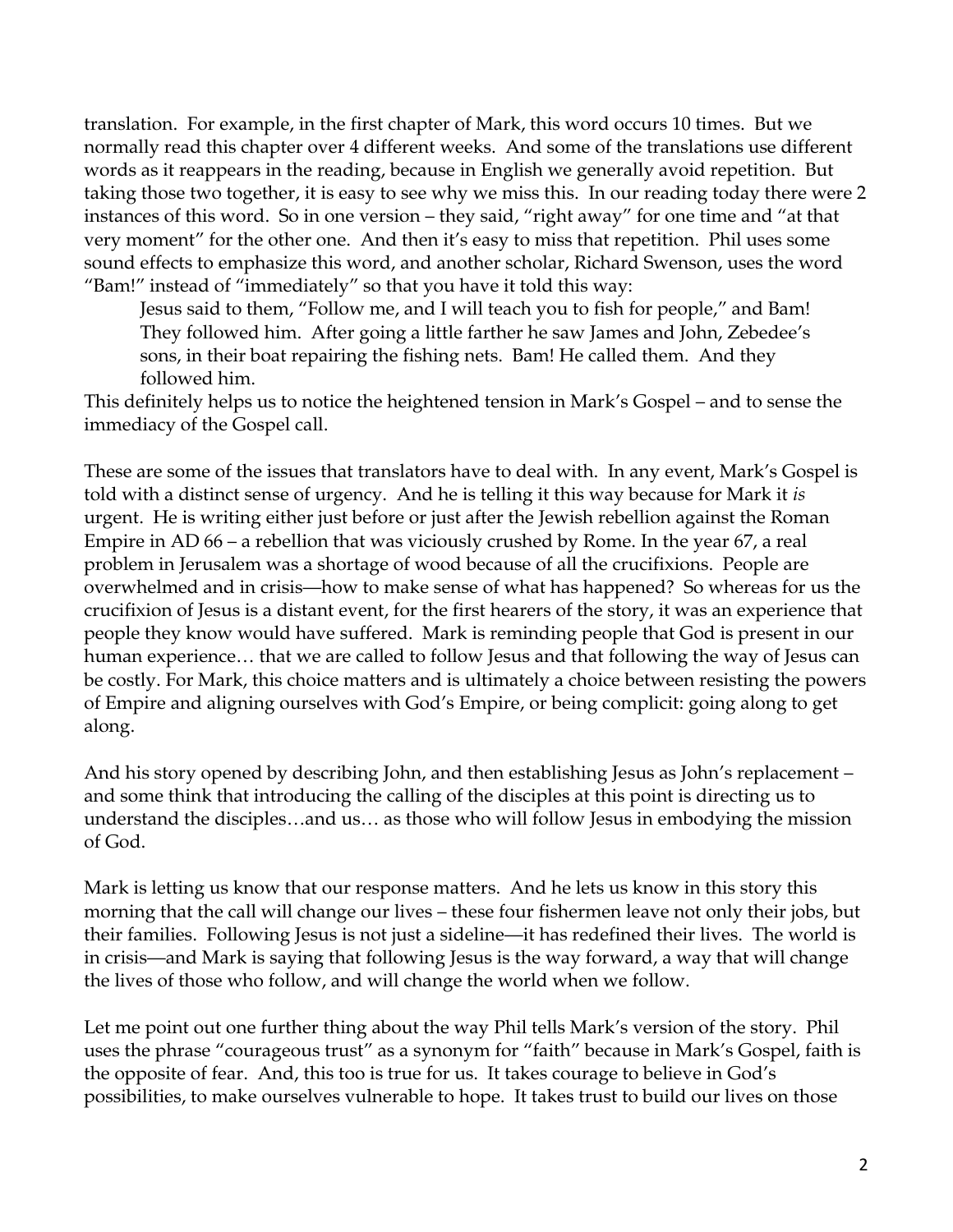possibilities that we cannot see. It takes courageous trust to take a stand for God's dreams, for God's justice, God's care for the poor and the excluded when most of the institutions in our world are telling us that power is what matters. It takes courageous trust to keep working to protect and preserve the earth when our government has turned its back on science. It takes courageous trust to work for reconciliation in a world that embraces polarization and enmity. It takes courageous trust to speak out for immigrants when our fellow church members, our friends, and our neighbors may disagree with us. As the disciples experienced, so too our choices might mean losing some of the relationships we hold dear.

Dietrich Bonhoeffer recognized the stakes for human history in the resistance to Nazism in Germany in his time, even as most churches went along with Hitler's regime, and he gave his life for that struggle. A recent issue of *Sojourners* Magazine asked the question, "Is this a Bonhoeffer moment?" Bonhoeffer said at one point, "As much as the Christian would like to remain distant from political struggle, even here the commandment of love urges the Christian to stand up for [their] neighbor." Perhaps now is a good time to read, or re-read, Bonhoeffer's classic work, *The Cost of Discipleship*.

As in the time of Mark, as in the time of Bonhoeffer, as in the time of Martin Luther King, Jr., it is indeed a time for courageous trust. The title for today's sermon came from a speech of Dr. Martin Luther King that he gave one year before he was killed – the speech was titled "Beyond Vietnam" and in it, Dr. King made connections between the exploitation of poor people in this country and war against poor people in Vietnam. It was a speech that angered a lot of people, and it was a speech that took courageous trust to give. It was a speech that, aside from the references to Vietnam, could be given today. In it, King said, "We are now faced with the fact that tomorrow is today. We are confronted with the fierce urgency of now. In this unfolding conundrum of life and history there is such a thing as being too late. Procrastination is still the thief of time…We still have a choice today; nonviolent coexistence or violent co-annihilation.

"We must move past indecision to action. We must find new ways to speak for peace… and justice throughout the developing world -- a world that borders on our doors. If we do not act we shall surely be dragged down the long dark and shameful corridors of time reserved for those who possess power without compassion, might without morality, and strength without sight.

"Now let us begin. Now let us rededicate ourselves to the long and bitter -- but beautiful - struggle for a new world. This is the calling of the [children] of God, and our brothers [and sisters] wait eagerly for our response. Shall we say the odds are too great? Shall we tell them the struggle is too hard? Will our message be that the forces of American life militate against their arrival as full [people], and we send our deepest regrets? Or will there be another message, of longing, of hope, of solidarity with their yearnings, of commitment to their cause, whatever the cost? The choice is ours, and though we might prefer it otherwise we must choose in this crucial moment of human history."